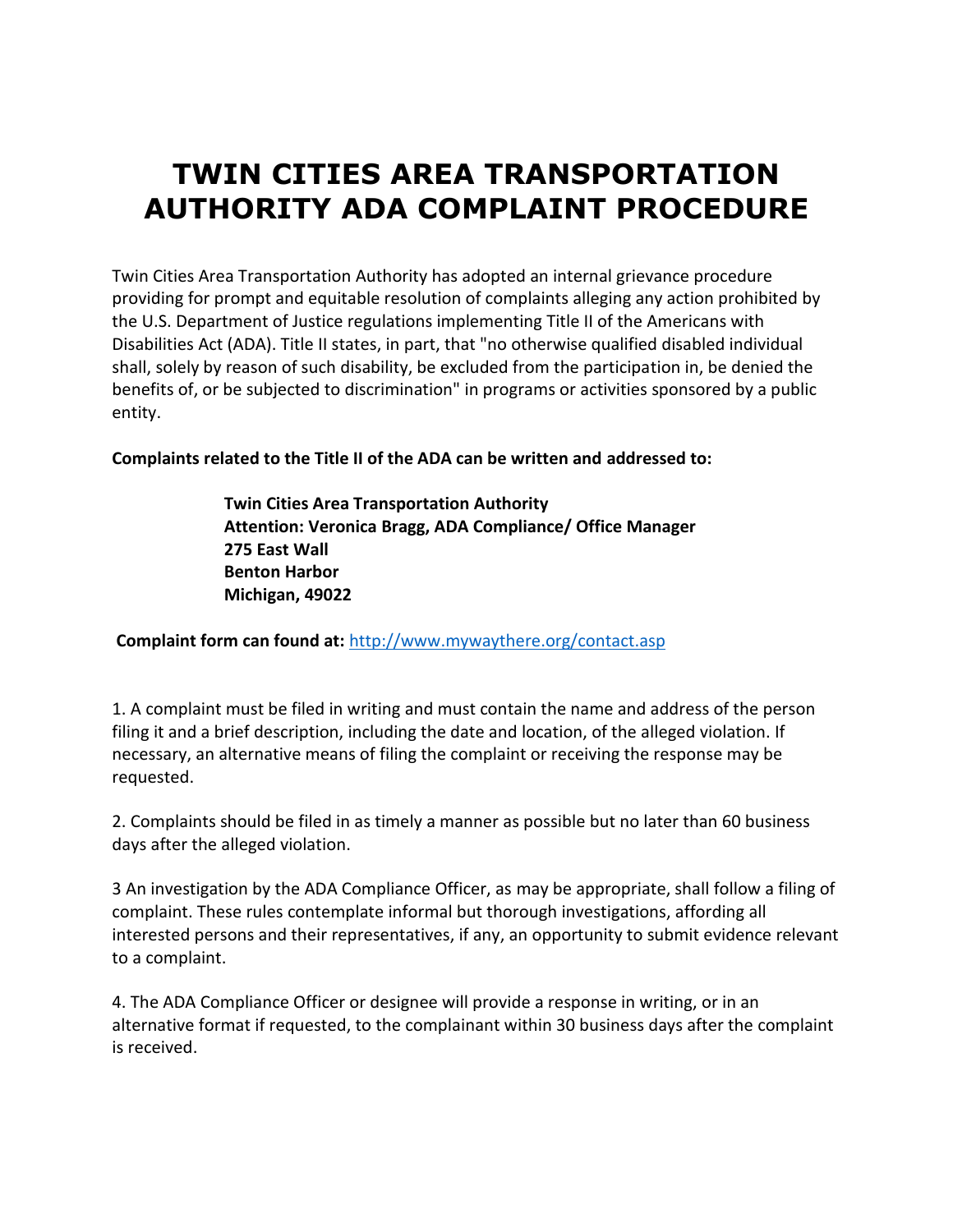5. The complainant can request a reconsideration of the case in instances where he or she is dissatisfied with the resolution. The request for reconsideration should be made in writing, or in an alternative format upon request, to the Twin Cities Area Transportation Authority Executive Director within 30 business days of receiving the ADA Compliance Officer's decision.

6. The Executive Director will review the complaint, conduct an additional investigation if appropriate, and respond to the complainant in writing, or in an alternative format upon request, within 30 business days after receipt of the request for reconsideration. A copy of the Executive Directors response will be forwarded to the ADA Compliance Officer.

7. Compliance reports. TCATA shall keep on file for **one year all complaints** of noncompliance received. A record of all such complaints, which may be in **summary** form, shall be kept for **five years**.

8. These rules shall be construed to protect the substantive rights of interested persons to meet appropriate due process standards and to assure that Twin Cities Area Transportation Authority complies with the ADA and implementing regulations.

9. Use of this grievance process does not preclude the complainant from filing an administrative complaint with the designated federal agency or filing a lawsuit for injunctive relief and damages. An individual may choose to pursue any or all of these methods. The federal complaint form can be found on the next page.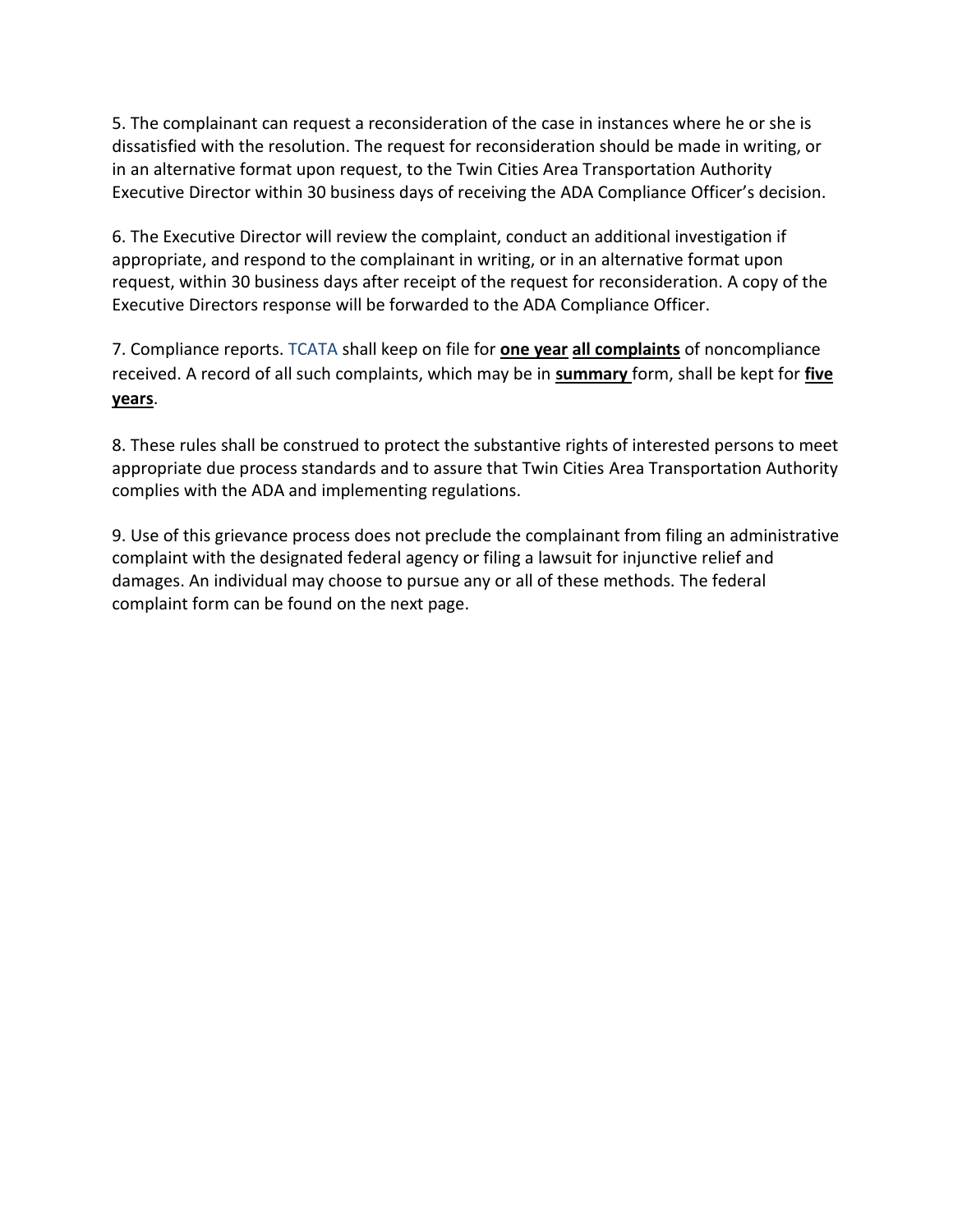## **Federal Transit Administration Office of Civil Rights Complaint Form**

**The Federal Transit Administration (FTA) Office of Civil Rights is responsible for civil rights compliance and monitoring of public transportation, which includes ensuring that providers properly implement Title II of the Americans with Disabilities Act of 1990 (the ADA), the Department of Transportation (DOT) ADA regulations, and Section 504 of the Rehabilitation Act of 1973.**

**In the FTA complaint investigation process, we analyze the complainant's allegations for possible ADA deficiencies by the transit provider. If deficiencies are identified they are presented to the transit provider and assistance is offered to correct the inadequacies within a predetermined timeframe. FTA also may refer the matter to the U.S. Department of Justice for enforcement.**

*Section I*

Name:\_\_\_\_\_\_\_\_\_\_\_\_\_\_\_\_\_\_\_\_\_\_\_\_\_\_\_\_\_\_\_\_\_\_\_\_\_\_\_\_\_\_\_\_\_

Address:\_\_\_\_\_\_\_\_\_\_\_\_\_\_\_\_\_\_\_\_\_\_\_\_\_\_\_\_\_\_\_\_\_\_\_\_\_\_\_\_\_\_\_

 $\overline{\phantom{a}}$  ,  $\overline{\phantom{a}}$  ,  $\overline{\phantom{a}}$  ,  $\overline{\phantom{a}}$  ,  $\overline{\phantom{a}}$  ,  $\overline{\phantom{a}}$  ,  $\overline{\phantom{a}}$  ,  $\overline{\phantom{a}}$  ,  $\overline{\phantom{a}}$  ,  $\overline{\phantom{a}}$  ,  $\overline{\phantom{a}}$  ,  $\overline{\phantom{a}}$  ,  $\overline{\phantom{a}}$  ,  $\overline{\phantom{a}}$  ,  $\overline{\phantom{a}}$  ,  $\overline{\phantom{a}}$ 

Telephone Numbers:

 $(Home)$ 

 $(Work)$ 

Electronic Mail Address:\_\_\_\_\_\_\_\_\_\_\_\_\_\_\_\_\_\_\_\_\_\_\_\_\_\_\_\_\_\_\_\_\_\_

Accessible Format Requirements?

Large Print \_\_\_\_\_\_\_\_ Audio tape \_\_\_\_\_

TDD \_\_\_\_\_\_\_\_\_\_\_ Other\_\_\_\_\_\_\_\_\_\_\_\_\_\_\_\_\_\_\_\_\_\_\_\_\_\_\_\_\_\_\_\_\_\_\_\_\_\_\_\_

#### *Section II*

Are you filing this complaint on your own behalf?

Yes \_\_\_\_\_\_ No \_\_\_\_\_

[If you answered "yes" to this question, go to Section III.]

\_\_\_\_\_\_\_\_\_\_\_\_\_\_\_\_\_\_\_\_\_\_\_\_\_\_\_\_\_\_\_\_\_\_\_\_\_\_\_\_\_\_\_\_\_\_\_\_\_

If not, please supply the name and relationship of the person for whom you are complaining:

Please explain why you have filed for a third party. \_\_\_\_\_\_\_\_\_\_\_\_\_\_\_\_\_\_\_\_\_\_\_\_\_\_\_\_

Please confirm that you have obtained the permission of the aggrieved party if you are filing on behalf of a third party.

\_\_\_\_\_\_\_\_\_\_\_\_\_\_\_\_\_\_\_\_\_\_\_\_\_\_\_\_\_\_\_\_\_\_\_\_\_\_\_\_\_\_\_\_\_\_\_\_\_\_\_\_\_\_\_\_\_\_\_\_\_\_\_\_\_\_\_\_

Yes \_\_\_\_\_\_ No \_\_\_\_\_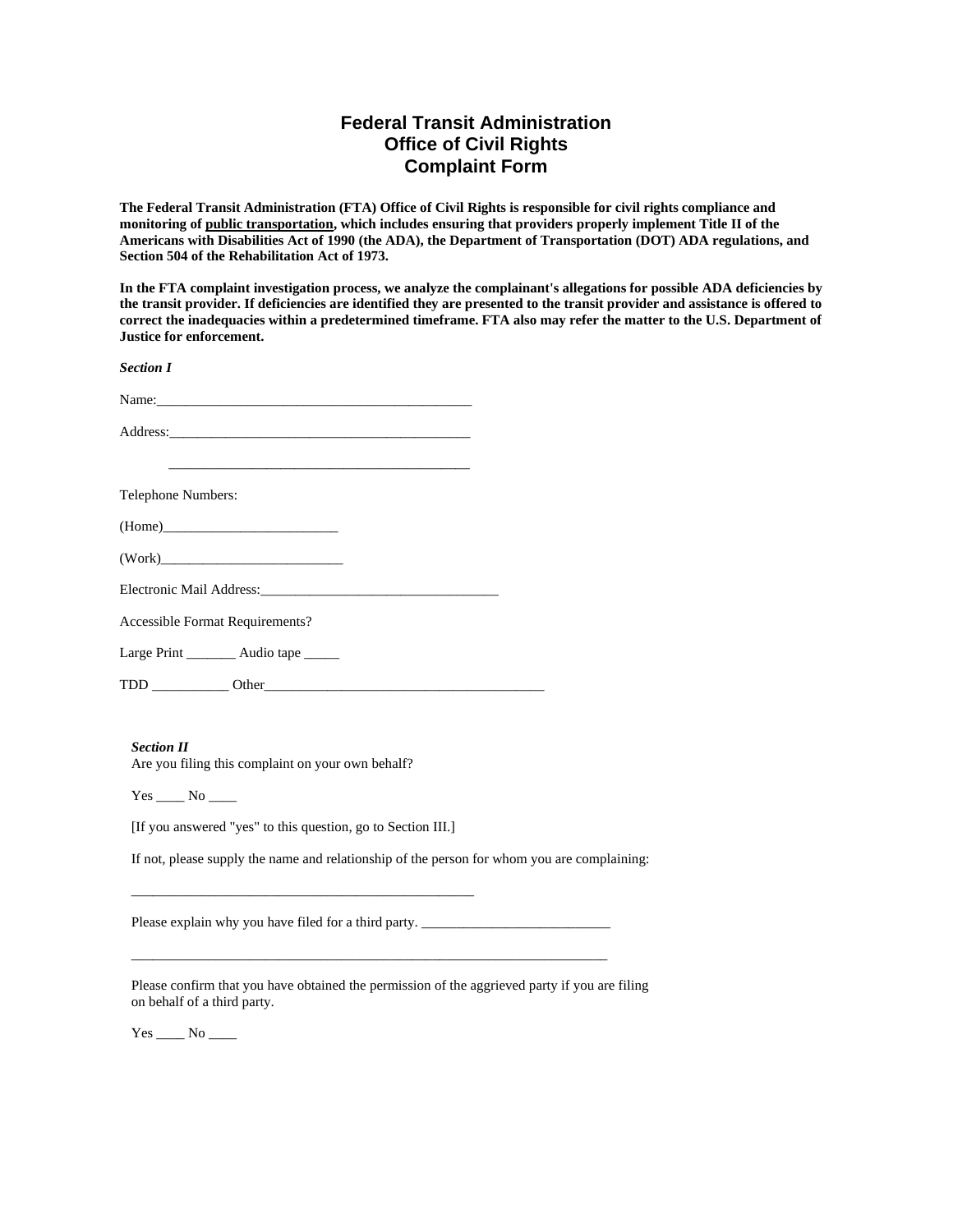#### *Section III*

Have you previously filed an ADA complaint with FTA? Yes No

If yes, what was your FTA Complaint Number? \_\_\_\_\_\_\_\_\_\_\_\_\_\_\_\_\_\_\_\_

[Note: This information is needed for administrative purposes; we will assign the same complaint number to the new complaint.]

Have you filed this complaint with any of the following agencies?

Transit Provider \_\_\_\_\_ Department of Transportation \_\_\_\_

Department of Justice\_\_\_\_\_ Equal Employment Opportunity Commission \_\_\_\_\_

Other \_\_\_\_\_\_\_\_\_\_\_\_\_\_\_\_\_\_\_\_\_\_\_\_\_\_\_\_\_\_\_\_\_\_\_\_\_\_\_\_\_\_\_\_\_

Have you filed a lawsuit regarding this complaint? Yes No

If yes, please provide a copy of the complaint form.

### **[Note: This above information is helpful for administrative tracking purposes.]**

\_\_\_\_\_\_\_\_\_\_\_\_\_\_\_\_\_\_\_\_\_\_\_\_\_\_\_\_\_\_\_\_\_\_\_\_\_\_\_\_\_\_\_\_\_\_\_\_\_\_\_\_\_\_\_\_\_\_\_\_\_\_\_\_\_\_\_\_

#### *Section IV*

Name of public transit provider complaint is against:

|  | Contact person: |
|--|-----------------|
|  |                 |
|  |                 |

 $\Box$  Title:  $\Box$ 

Telephone number:

**On separate sheets, please describe your complaint. You should include specific details such as names, dates, times, route numbers, witnesses, and any other information that would assist us in our investigation of your allegations. Please also provide any other documentation that is relevant to this complaint.** 

*Section V* May we release a copy of your complaint to the transit provider?

Yes \_\_\_\_\_ No \_\_\_\_

May we release your identity to the transit provider?

Yes \_\_\_\_\_\_ No \_\_\_\_\_

Please sign here: \_\_\_\_\_\_\_\_\_\_\_\_\_\_\_\_\_\_\_\_\_\_\_\_\_\_\_\_\_\_\_\_\_\_\_\_\_\_\_\_\_\_\_\_\_

Date:  $\frac{1}{\sqrt{1-\frac{1}{2}}}\left\{ \frac{1}{2}, \frac{1}{2}, \frac{1}{2}\right\}$ 

[Note - We cannot accept your complaint without a signature.]

#### **Please mail your completed form to:**

Director, FTA Office of Civil Rights, East Building - 5<sup>th</sup> Floor, TCR 1200 New Jersey Ave., SE, Washington, DC 20590. *You may also leave a message at our toll free FTA ADA Assistance Line, 1-888-446-4511 (Voice) or through the Federal Information Relay Service, 1-800-877-8339. We can*